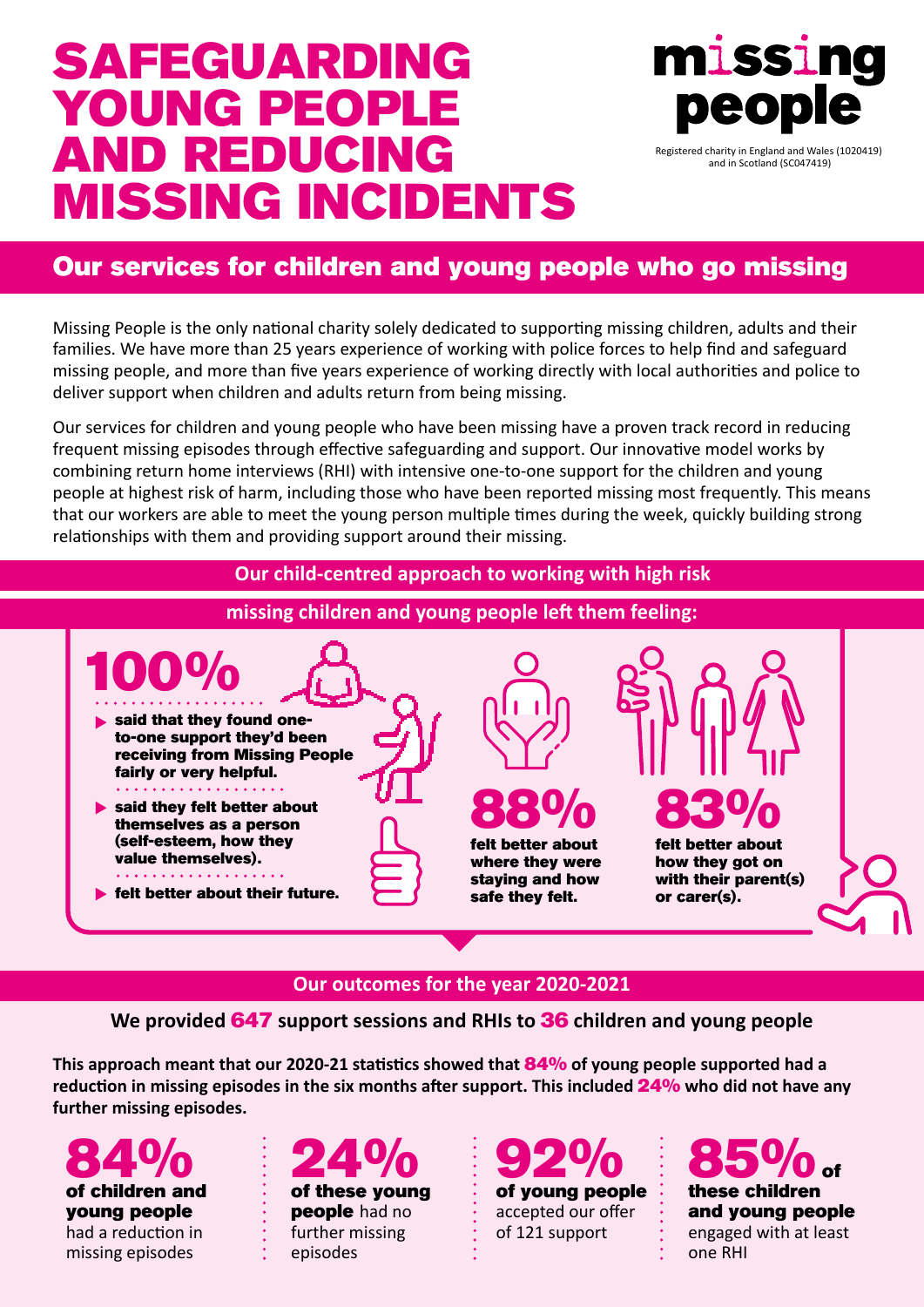# RACHEL'S STORY

#### **Before**

Rachel (not her real name) was referred to our intensive support service after being reported missing many times. She was known to have a drug debt, links to a gang and an unsafe relationship with her boyfriend. The police and her social worker were not able to engage with her, and she did not have a positive relationship with her mum who felt unable to keep Rachel safe and was worried about the safety of her other children. When we started to work with Rachel, she had been taken into care for her own safety.

#### During

Our support worker built up trust with Rachel, worked with her on a plan of support to keep her safe. Rachel felt safe to disclose to her worker about what was happening in her life and had trust in the plan the worker made with her about sharing information with other agencies.

#### After

Rachel's support worker worked with her social worker to make sure the right support was in place to make the changes in Rachel's life she needed to be safe. Her missing episodes have stopped completely. Our support helped Rachel voice her opinions calmly and build a better relationship with her mum, who she now describes as her best friend.



Registered charity in England and Wales (1020419) and in Scotland (SC047419)

#### **We have a child-centred approach to working with high risk missing young people. A parent we have worked with told us:**

We had been in some very bad situations with no way out. [Missing People] helped deescalate the situations. On a few occasions without her, someone would, I have no doubt, been badly physically injured. [Missing People] also gave my daughter some strategies in dealing with difficult situations, and advice to us as a family in how to deal with problems. [sic]

## HOW?

Missing People's service achieves these results through relationship-based intervention, effective safeguarding and tailored support to ensure young people can access specialist support that meets their needs. We know that when young people at high risk of harm return from a missing episode, there is a window of opportunity to support them and help them reduce the risks in their lives. We know these young people benefit from an experienced, highly trained, independent Missing People support worker who can provide the time and space to build trust, support disclosures, help access specialist support and tackle the challenges they face. We know this service works when the charity works in partnership with other professionals to help ensure each child accesses the specialist support they need.

Our service's results are particularly notable since the young people we support are among the:

- Most at risk of harm
- Most frequently reported missing children and young people
- At risk or experiencing sexual exploitation and criminal exploitation.
- 

We take safeguarding actions for every child we support – working in partnership with the police and local authority.

# KEY FEATURES OF THE SERVICE

- Confidential and independent
- Consistent workers to build relationships with frequently missing children
- Child-led sessions, at the time, place and method of their choosing
- Capturing and sharing the child's voice and wishes
- Identification of risk or vulnerability
- Safety planning and mapping
- Signposting and onward referral for support
- Information sharing, with consent, to local authorities and police (Children and young people are made aware of the types of information we may need to share)
- High quality, comprehensive session reports rich with information and intelligence
- Involvement at multi-agency meetings
- Participation and sharing expertise at operational and strategic meetings
- Tailored performance and impact reports
- Compliant with DfE Statutory Guidance.